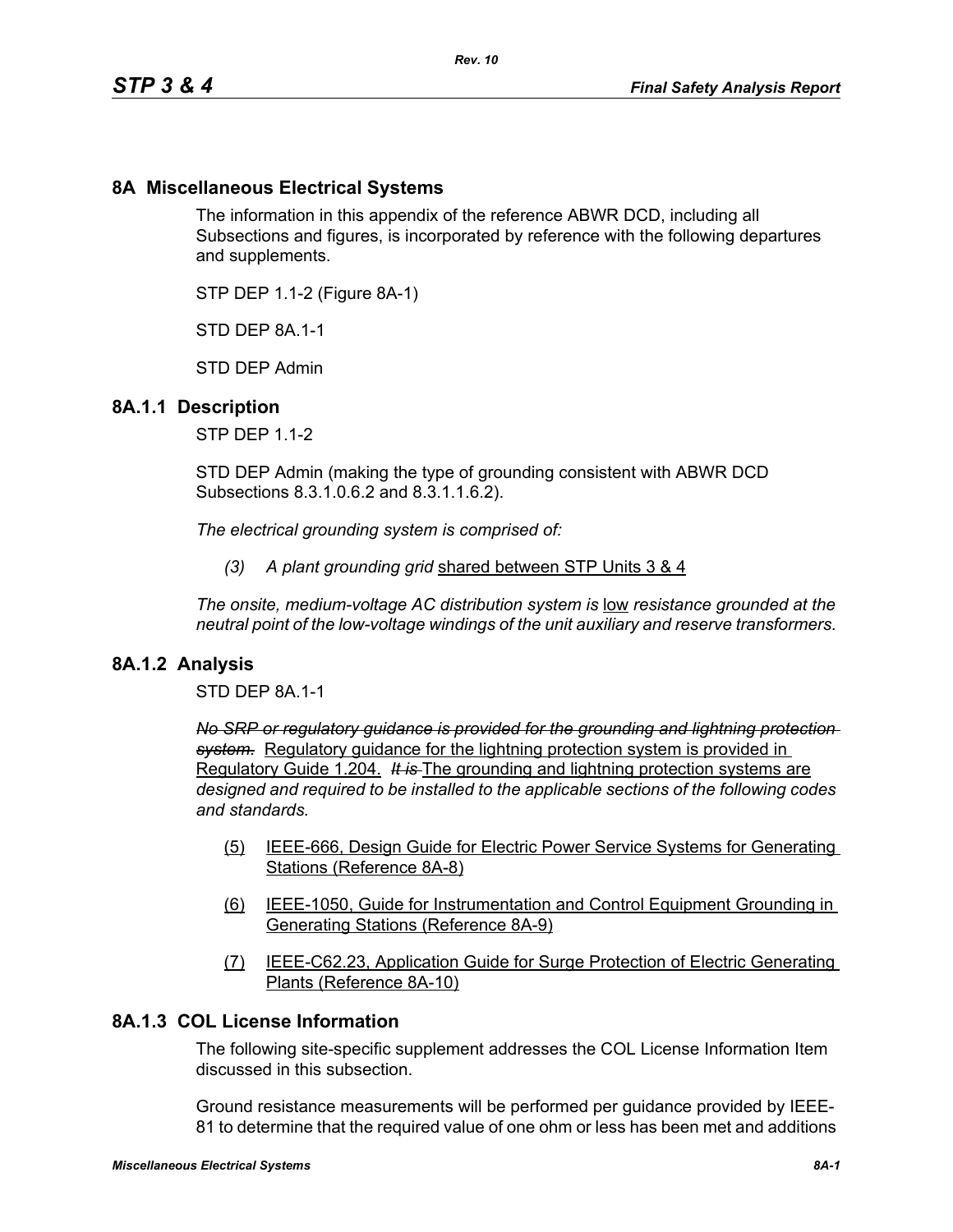to the system will be made, if necessary, to meet the target resistance after site preparation and prior to construction of the permanent buildings. The FSAR will be updated in accordance with 10 CFR 50.71(e) to reflect the results of these evaluations. (COM 8A-1)

## **8A.2.3 COL License Information**

The following standard supplement addresses the COL License Information Item discussed in this subsection.

The design of the cathodic protection system meets the following minimum requirements consistent with the requirements in Chapter 11, Section 9.4 of the Utility Requirements Document issued by the Electric Power Research Institute (Reference 8A-5).

- *(1)* The need for cathodic protection on the entire site, portions of the site, or not at all is determined by analyses. The analyses are based on soil resistivity readings, water chemistry data, and historical data from the site gathered from before commencement of site preparation to the completion of construction and startup.
- *(2)* Where large protective currents are required, a shallow interconnected impressed current system consisting of packaged high silicon alloy anodes and transformer-rectifiers are normally used. The rectifiers are approximately 50% oversized in anticipation of system growth and possible higher current consumption.
- *(3)* The protected structures of the impressed current cathodic protection system are connected to the station grounding grid.
- *(4)* Localized sacrificial anode cathodic protection systems are used where required to supplement the impressed current cathodic protection system and protect surfaces which are not connected to the station grounding grid or are located in outlying areas.
- *(5)* Prepackaged zinc-type reference electrodes are permanently installed near poorly accessible protected surfaces to provide a means of monitoring protection level by measuring potentials.
- *(6)* Test stations above grade are installed throughout the station adjacent to the areas being protected for termination of test leads from protected structures and permanent reference electrodes.

## *8A.3.4* **8A.4 References**

STD DEP Admin

The following standard supplement addresses new references: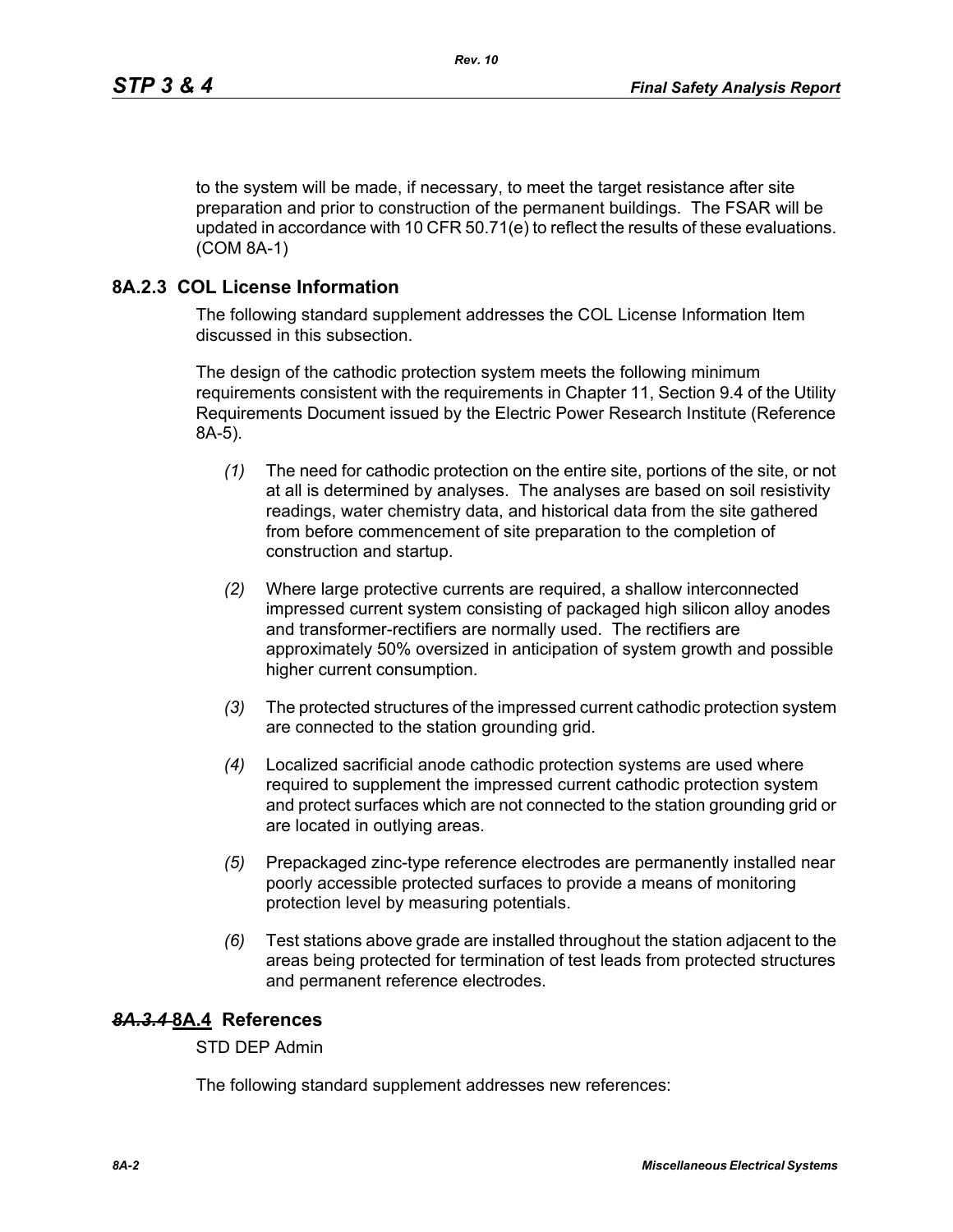| 8A-8 | IEEE-666, Design Guide for Electric Power Service Systems for |
|------|---------------------------------------------------------------|
|      | <b>Generating Stations</b>                                    |

- 8A-9 IEEE-1050, Guide for Instrumentation and Control Equipment Grounding in Generating Stations
- 8A-10 IEEE-C62.23, Application Guide for Surge Protection of Electric Generating Plants